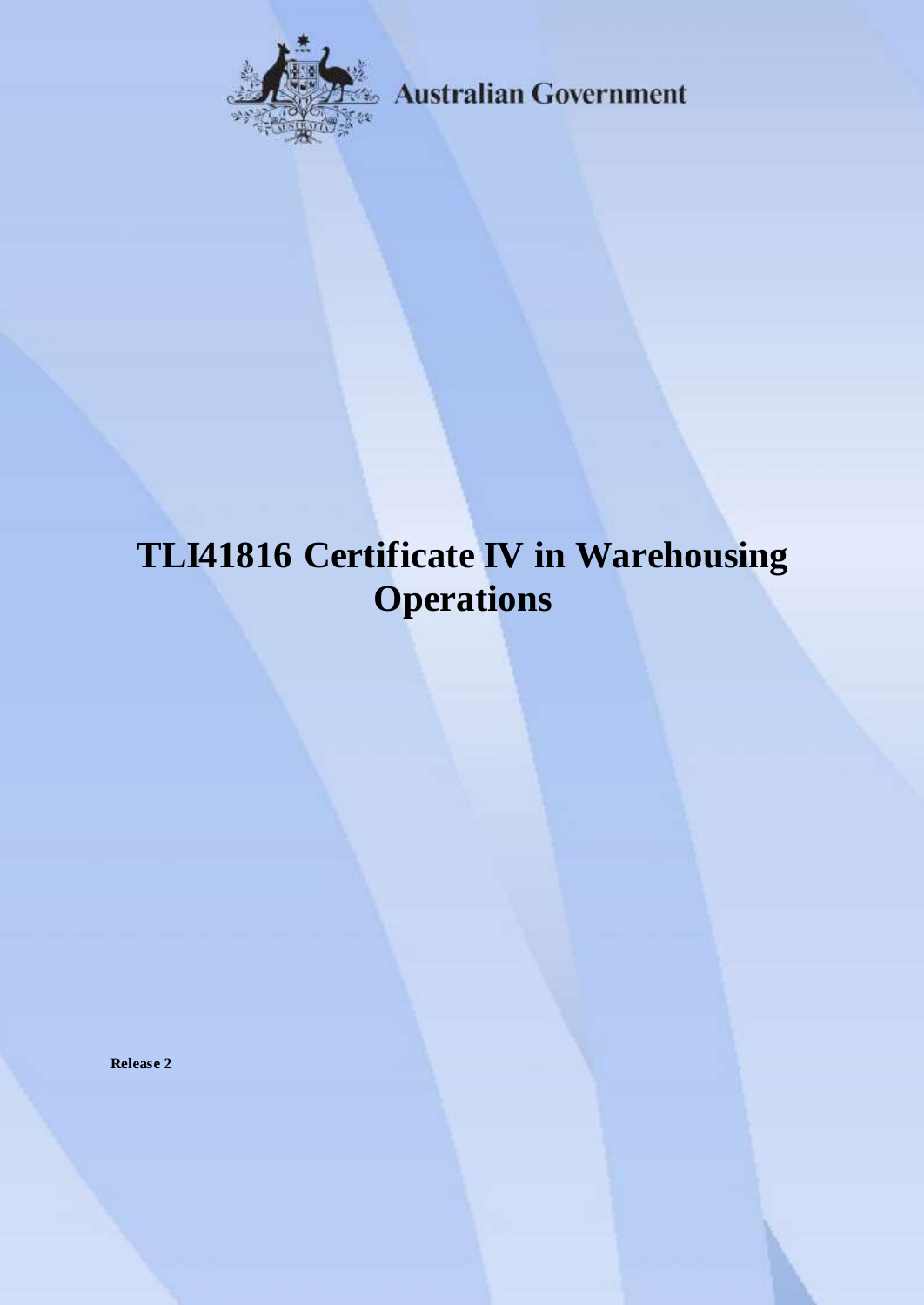## **TLI41816 Certificate IV in Warehousing Operations**

#### **Modification History**

Release2. This is the second release of this qualification in the TLI Transport and Logistics Training Package. The following units have been updated with new codes:

- TLILIC0003 Licence to operate a forklift truck
- TLILIC0004 Licence to operate an order picking forklift truck

Release 1. This is the first release of this qualification in the TLI Transport and Logistics Training Package.

## **Qualification Description**

This is a general qualification for the Warehousing and Storage Industry.

It involves a broad range of skilled applications including requirements to evaluate and analyse current practices, to develop new criteria and procedures for performing current practices, and to provide leadership and guidance to others in applying skills and planning skill development.

No licensing, legislative or certification requirements apply to this qualification at the time of publication.

### **Entry Requirements**

There are no entry requirements for this qualification.

### **Packaging Rules**

A total of 21 units of competency comprising:

**3 core units** listed below **plus**

**18 general elective units** from the general elective units listed below. Up to **3 of the general elective units** may be selected from any relevant nationally endorsed Training Package or accredited course. The general elective units must contribute to the vocational outcomes of the qualification.

Where imported units are selected, care must be taken to ensure that all prerequisite units specified are complied with.

#### **Core units**

TLIF0001 Apply chain of responsibility legislation, regulations and workplace procedures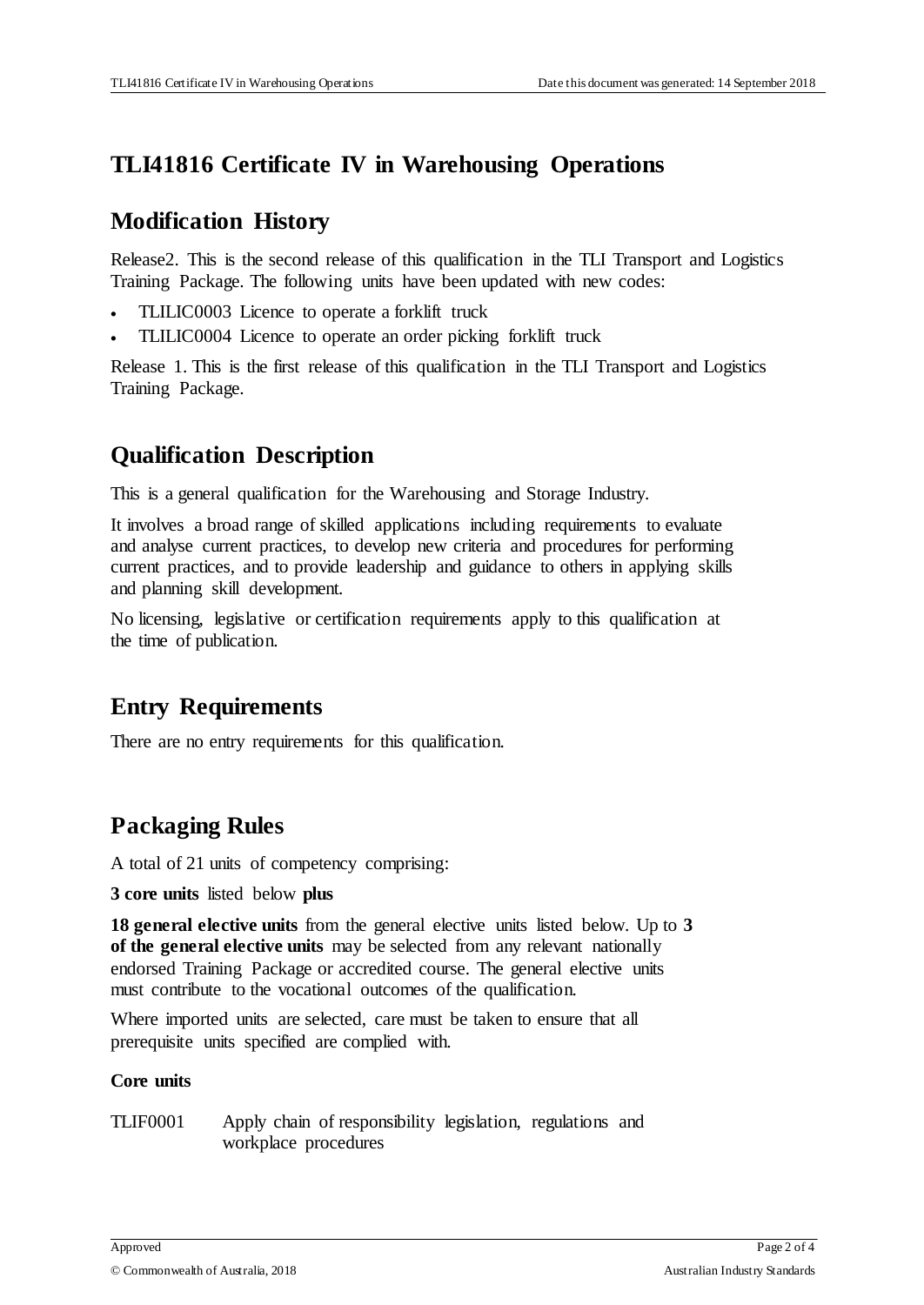- TLIF1001 Follow work health and safety procedures
- TLIL1001 Complete workplace orientation/induction procedures

#### **General elective units**

- TLIA4025 Regulate temperature controlled stock
- TLIA4028 Assess and monitor optimum stock levels
- TLIA4031 Consolidate freight
- TLIA4032 Organise transport of freight or goods
- TLID2010 Operate a forklift
- TLIE4006 Collect, analyse and present workplace data and information
- TLIE4013 Apply workplace statistics
- TLIF0002 Administer chain of responsibility policies and procedures
- TLIF4007 Implement and coordinate accident-emergency procedures
- TLIF4014 Develop and maintain a safe workplace
- TLIG3002 Lead a work team or group
- TLIG4005 Organise transport workload
- TLIG4006 Facilitate work teams
- TLII4001 Coordinate quality customer service
- TLII4005 Market services and products to clients
- TLIJ3002 Apply quality systems
- TLIL4005 Apply conflict/grievance resolution strategies
- TLIL4009 Manage personal work priorities and professional development
- TLIL4010 Assess and confirm customer transport requirements
- TLIL4021 Coordinate the erection and dismantling of temporary storage facilities
- TLIL4032 Implement equal employment equity strategies
- TLIL4033 Promote effective workplace practice